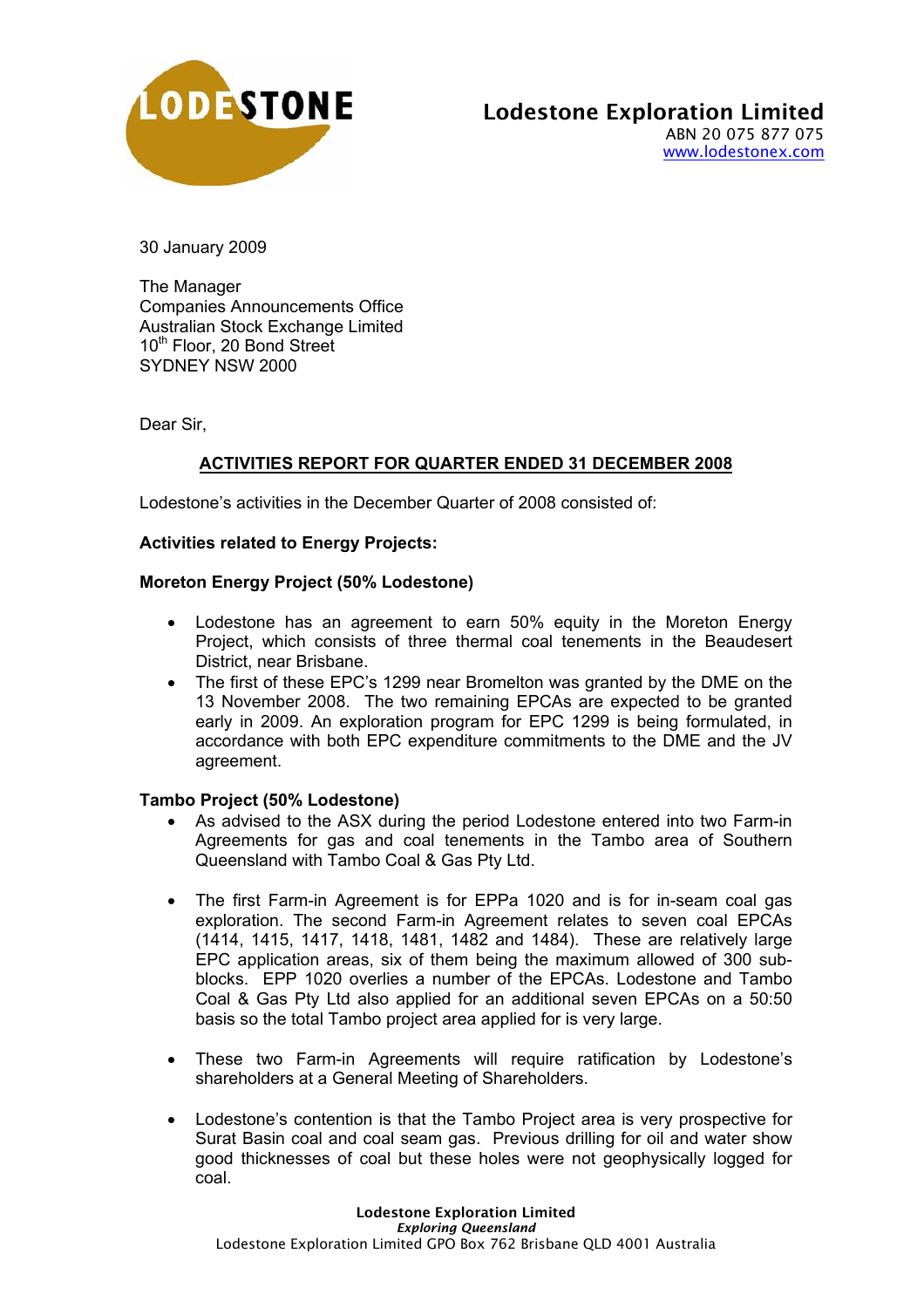## **Activities related to Lodestone's Mount Morgan, Limestone Creek, and Eastern Botswana Projects:**

#### **Mount Morgan Project**

This project is centred on the historic gold mining town of the same name, and is situated 50 kilometres south-west of Rockhampton, Queensland. Lodestone is exploring for gold and copper - molybdenum orebodies. Two major mining companies have been given data sets to encourage farm-in proposals for the Discoverer Two copper-molybdenum prospect, seven kilometres east of Mount Morgan. No proposals for JVs have yet been received by Lodestone.

## **Limestone Creek Project (100% Lodestone)**

This project is situated 130 kilometres north of the Chillagoe township in North Queensland. Exploration is aimed at locating gold and/or base metals orebodies within the Chillagoe Formation that hosts the Red Dome and Mungana deposits near Chillagoe. Work during the quarter focused on the Leane's Prospect, a new discovery, where 2007 selective rock sampling had produced strikingly anomalous copper assays to a maximum of 31%. A program of detailed geological mapping and grid soil sampling has produced sufficiently encouraging results to initiate planning for a reverse circulation percussion drilling program.

Leane's Prospect is located within a sheared package of Chillagoe Formation rocks, which forms a favourable setting for gold and base metal porphyry style mineralisation, similar to the Red Dome and Mungana deposits 125 kilometres to the south. Mapping defined a linear zone of hydrothermal breccias of a similar type and elongate shape to those developed in the upper levels of the Red Dome and Mungana deposits. This extends for 700 metres along a highly sheared contact between limestone and schist and is up to 50 metres wide in the centre of the zone. The bulbous shape of the central zone lends encouragement to the concept of a porphyry body at shallow depth. Numerous small lenticles of copper mineralisation are exposed within the breccia zone and adjacent sheared limestone. Strongly anomalous copper to 0.5% and modest gold were detected in soil samples along the full extent of the breccia and beyond.

#### **Karinya Project**

Lodestone's 51% earned equity in the Karinya Project is being transferred back to Sedex Pty Ltd; that farmed-out this project to Lodestone.

#### **Mt Chalmers Project**

Lodestone's 51% equity in the Mt Chalmers Project is being transferred back to Quadrio Pty Ltd; that farmed-out this project to Lodestone.

#### **Cracow Project**

The last of the Cracow ground is being surrendered and site clearances will be undertaken in February.

#### **Eastern Botswana Project:**

The Eastern Botswana project is to be sold for a nominal consideration to First Mining Limited, a company associated with Mr Bernard Holtshousen, subject to Botswana Government approval.